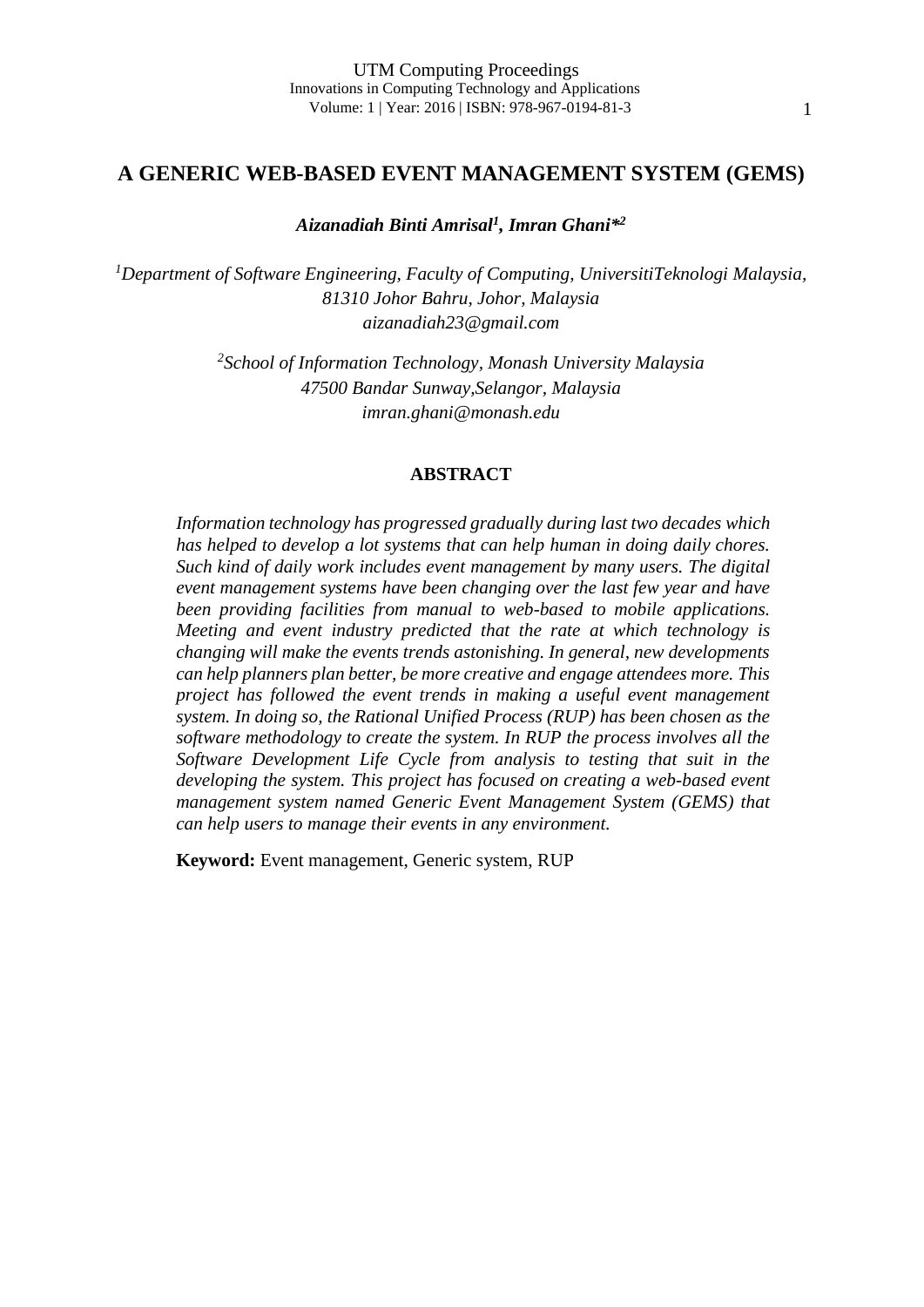## **1.0 Introduction**

With each year passing year new technology is emerging in every industry. Same is with event management industry. It has changed gradually over years. The rate at which technology changes and event trends develop is staggering. In general, some new developments can help planners plan better, be more creative and engage attendees more. The current trends in the market for event management are mobile application event planner, cloud-based tools and social media event planner (GFI, 2015).

There are already some existing related software in the market such as Eventbrite, RegOnline and Peatix (Capterra, 2015). However, problems in existing system are high cost, complexity and incontinence. For Eventbrite, it is a good software but some of the features are hidden. Users need to look at FAQ for certain problems. The software has some problem with payment method also. Moreover, it is not effectively and efficiently satisfying a specified set of users by allowing them to achieve a specified set of tasks in a particular environment.

In order to overcome these issues there is a need for a better event management system. As the trends said that a powerful event management system needs to have marketing automation integration. By integrating event management and marketing automation systems, the data generated before, during, and after the event, can be used to enhance the lead-torevenue cycle while improving the power and effectiveness of the event itself.

Furthermore, appointment for user is also in need. Look for an event management platform that allows for both self-scheduled and automated "matched" appointments (Certain, 2015). These features can significantly enhance the overall user experience at the event by engaging attendees, powering connections, and accelerating business. Other than that, event views for attendees can be personalized. In other words, a central resource specifically curetted to align with their profile and event goals, with access to their personal agenda, 1-to-1 meetings, travel information, and other relevant content (Shen, 2013).

Therefore, this project proposes a better solution to cope with the current trends of event management system nowadays. In order to achieve this, the objectives of this project were to derive the generic requirement for event management system based primarily on OSSA activity unit. Then design and develop a new event management and information system based on the identified requirements. Last the system were tested to meet the requirement of event management and information system.

#### **2.0 Related Works**

It cannot be denied that there are already some online event management system available as mentioned above. Yet, there are some people who still prefer to manage events in manual ways.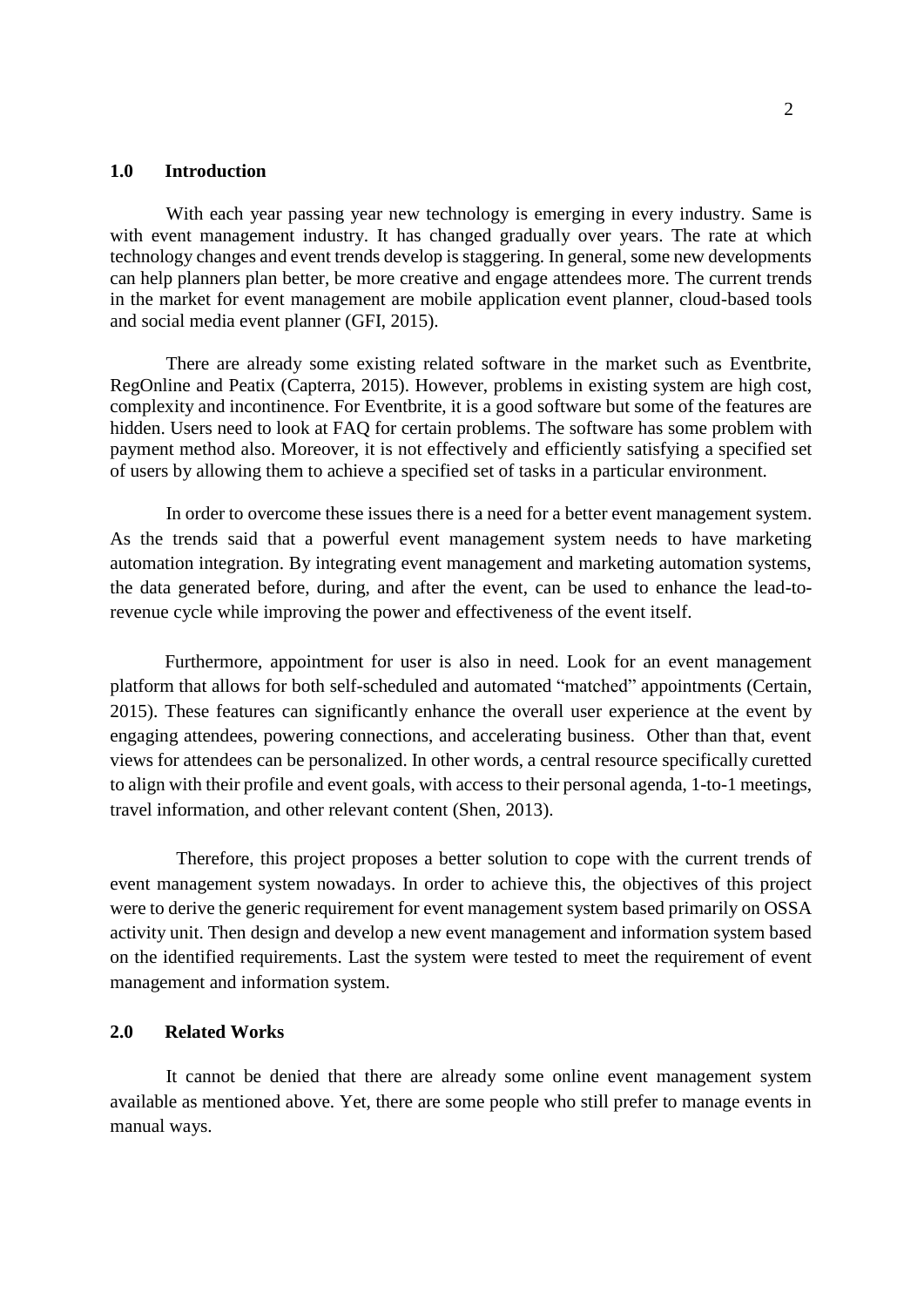Although there are many advantages in the current systems, it cannot be denied that no exiting system is perfect without weakness. The comparison on existing is shown in the next section.

## **2.1 Comparison on Existing Similar System**

The Table 1 below presents the comparative evaluation of features and limitations of existing systems.

| Name of the<br>system | <b>Etouches</b>          | <b>Eventbrite</b>    | <b>Peatix</b>                  |  |  |
|-----------------------|--------------------------|----------------------|--------------------------------|--|--|
| <b>Features</b>       |                          |                      |                                |  |  |
| Interface             | <b>HTML/CSS</b>          | <b>HTML/CSS</b>      | <b>HTML/CSS</b>                |  |  |
| Payment Fee           | Pay                      | Pay                  | Pay(Free for<br>certain event) |  |  |
| Language              | 31 Language              | 15 Language          | 2 Language                     |  |  |
| Limitation            |                          |                      |                                |  |  |
| Performance           | Moderate                 | Good                 | Moderate                       |  |  |
| Accessibility         | 24/7                     | 24/7                 | 24/7                           |  |  |
| Security              | TRUSTe's<br>Privacy Seal | <b>PCI</b> Compliant | <b>Secure Socket</b><br>Layer  |  |  |

Table 1: List of Current Existing System

#### **3.0 Methodology**

In order to develop the application, Rational Unified Process (RUP) is chosen as the develop methodology of the system. The selection of Rational Unified Process (RUP) as the development methodology is based on factors that are suitable to develop the application. Indeed, RUP is a suitable methodology for GEMS application system because it improves the productivity and delivers a high quality product based on the user's requirements. In RUP (2013), UML diagram is used to manage the process of development in this type of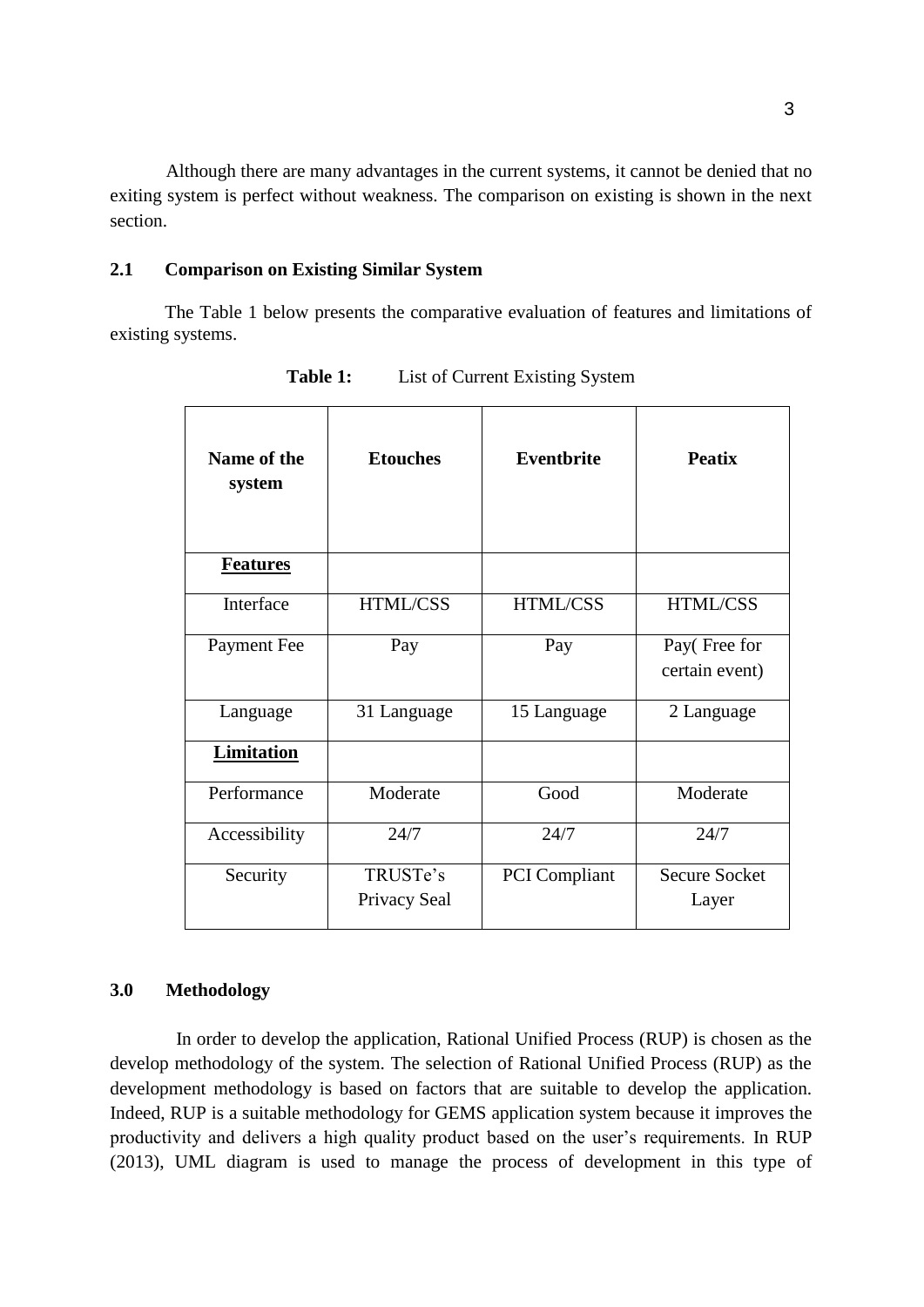methodology. RUP divides the development process into four distinct phases that each involves business modelling, analysis and design, implementation, testing, and deployment (Itinfo, 2015). The RUP methodology offered a structured way for GEMS development. It provides the prevention for the resources from being wasted besides reducing development costs by eliminating unused resources.

#### **4.0 System Design**

Figure 1 below shows the use case of the system. The system has three main users which are admin, organizer and user. Admin role is to manage organizer, events and events approval. Admin also can the system features. Organizer's role is to submit event proposal and User's role is to register and search events. Every role can comment to the event. Admin and organizer can view all the participant of the event.



**Figure 1** Use Case Diagram of the System

Figure 2 below shows the interface of the system with the available list of events in the system. The list only shows some of the information of the event. Admin can click at the title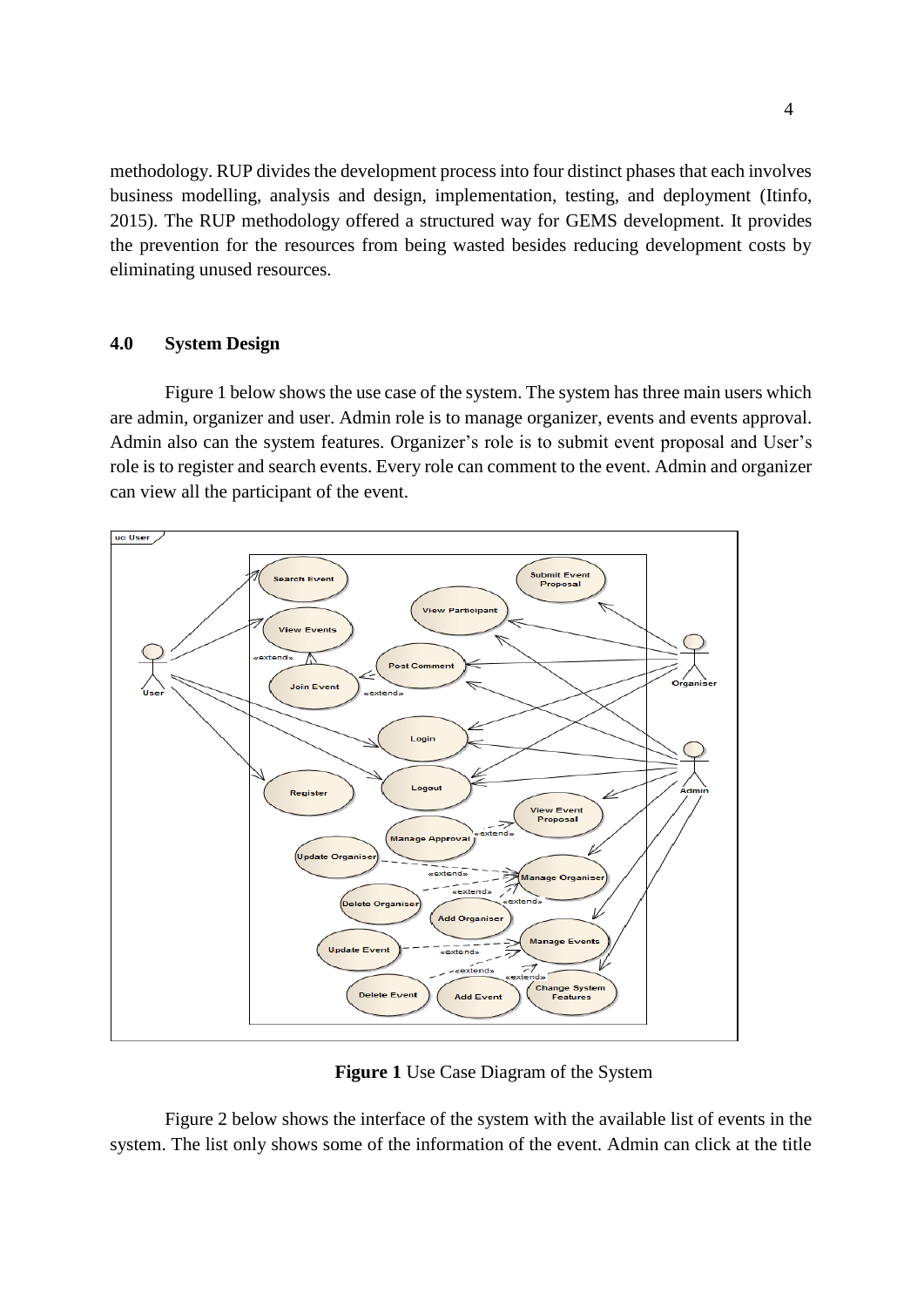of the event to view the details of the system. Admin also can view comment and participant of the event.

| camp as hed<br><b>Die La</b>                                                                                                                                                                     |                |                                       | Event                       |                        | Mandgement S             |                          | nackably Good Health | ama resident that | sthey left France<br>UNIVERSITY TEKNOLOGI MALAYOA   SKUDAI   JOHOR BAHRU | o Any friends here son is | at Ln millinly<br>Wat jour of the<br>26.95-10 公司创新 <sup>2</sup> | 397, 32.<br>tiger-point enves is<br>樂福<br>cutation integrition. | erected in the garden, which<br>enabled families to eat<br>ge ber without getting<br>or. He was asked about his<br>it was obvious this uni<br>dua a fascinating laist |
|--------------------------------------------------------------------------------------------------------------------------------------------------------------------------------------------------|----------------|---------------------------------------|-----------------------------|------------------------|--------------------------|--------------------------|----------------------|-------------------|--------------------------------------------------------------------------|---------------------------|-----------------------------------------------------------------|-----------------------------------------------------------------|-----------------------------------------------------------------------------------------------------------------------------------------------------------------------|
| EVENTS -<br><b>A</b> HOME                                                                                                                                                                        |                |                                       | ORGANISER -                 |                        | FEATURE -                |                          |                      |                   |                                                                          |                           |                                                                 |                                                                 | LADMIN-                                                                                                                                                               |
|                                                                                                                                                                                                  |                |                                       |                             |                        |                          |                          |                      |                   |                                                                          |                           |                                                                 |                                                                 |                                                                                                                                                                       |
|                                                                                                                                                                                                  |                |                                       |                             |                        |                          |                          |                      |                   |                                                                          |                           |                                                                 |                                                                 |                                                                                                                                                                       |
|                                                                                                                                                                                                  |                |                                       |                             |                        |                          |                          | LIST OF EVENTS       |                   |                                                                          |                           |                                                                 |                                                                 |                                                                                                                                                                       |
|                                                                                                                                                                                                  | $\#$           | Title                                 | Organised<br>By             | <b>Start Date</b>      | <b>End Date</b>          | Duration<br>day(s)       | Location             | Status            | Created by                                                               | Created at Participant    |                                                                 | Comment(s)                                                      |                                                                                                                                                                       |
|                                                                                                                                                                                                  |                | try user id                           | Organiser<br>$\overline{7}$ | 05/27/2016<br>2:48 AM  | 05/28/2016<br>2:49 AM    | $\overline{\phantom{a}}$ | <b>UTM</b>           | APPROVED          | Admin                                                                    | 2016-05-02<br>18:48:26    | Participant                                                     | Comment(s)                                                      |                                                                                                                                                                       |
| A Little of down to write this star of<br>sener before he and remed the<br>men were executed for the                                                                                             | $\overline{2}$ | Try select                            | Tryyy                       | 05/27/2016<br>2:02 AM  | 05/28/2016 2<br>2:03 AM  |                          | <b>DSI</b>           | APPROVED          | Admin                                                                    | 2016-05-02<br>18:04:06    | Participant                                                     | Comment(s)                                                      |                                                                                                                                                                       |
| <b>Imarance of a Union supple</b><br>ptee! Chear sister and friends a<br>are indirers what is to become with<br>, and tell them good-bye, and there<br><b>INTIADE's expect to meet them on F</b> |                | Validate<br>upload<br>photo           | Organiser                   | 05/28/2016<br>10:07 PM | 05/30/2016 3<br>10:08 PM |                          | <b>DSI</b>           | APPROVED          | Admin                                                                    | 2016-05-02<br>14:45:34    | Participant                                                     | Comment(s)                                                      |                                                                                                                                                                       |
| anymore," wrote the 19 years<br><b>Elle Hours later</b> , Col. John McN<br><b>Howhmander</b> of Union forces<br>tioned in Palmyra during<br><b>Civropol War</b> , forced the men                 |                | <b>Try Demo</b><br>edited by<br>admin | Organiser                   | 04/27/2016<br>10:53 AM | 04/28/2016<br>11:54 AM   | -2                       | Utm                  | APPROVED          | Tryw                                                                     | 2016-04-24<br>03:54:57    | <b>NOT</b><br>AVAILABLE                                         | Comment(s)                                                      |                                                                                                                                                                       |
| wagons and led a process<br>Stilly through town to the fair<br>Once there, the men<br>dered to sit atop wooden.                                                                                  | 5              | try list                              | Tryyy                       | 04/30/2016<br>1:02 AM  | 05/07/2016 8<br>1:03 AM  |                          | utm la               | APPROVED          | Tryyy                                                                    | 2016-04-23<br>17:04:21    | Participant                                                     | Comment(s)                                                      | nday night, by a number of<br>for trial, when they seized                                                                                                             |
| yeach placed 6 feet apart.<br>ing squad could execute<br>When the shooting wild rated<br>FREE CHRISTIANS or www.placed.in                                                                        | 6              | organiser<br>event try                | Trex                        | 04/27/2016<br>12:54 AM | 04/29/2016<br>12:55 AM   | $\overline{3}$           | <b>UTM</b>           | APPROVED          | Tryyy                                                                    | 2016-04-23<br>16:54:57    | Participant                                                     | Comment(s)                                                      | sontined them, but after a de<br>Were all secured. Als                                                                                                                |

Figure 2 Interface of the system for list of events in the system.

## **5.0 Conclusion**

In conclusion, all the features of this project have been implemented to facilitate the users. The product of this project can help many people to use. This project has produced a lot of documentation for future use. Even though this system has limitation, it can be enhance by future work. Finally, all the information related to events can be managed and viewed online. Therefore users will not miss the event that they are interested in and organizer can submit their proposals and can manage the status of their proposals as.